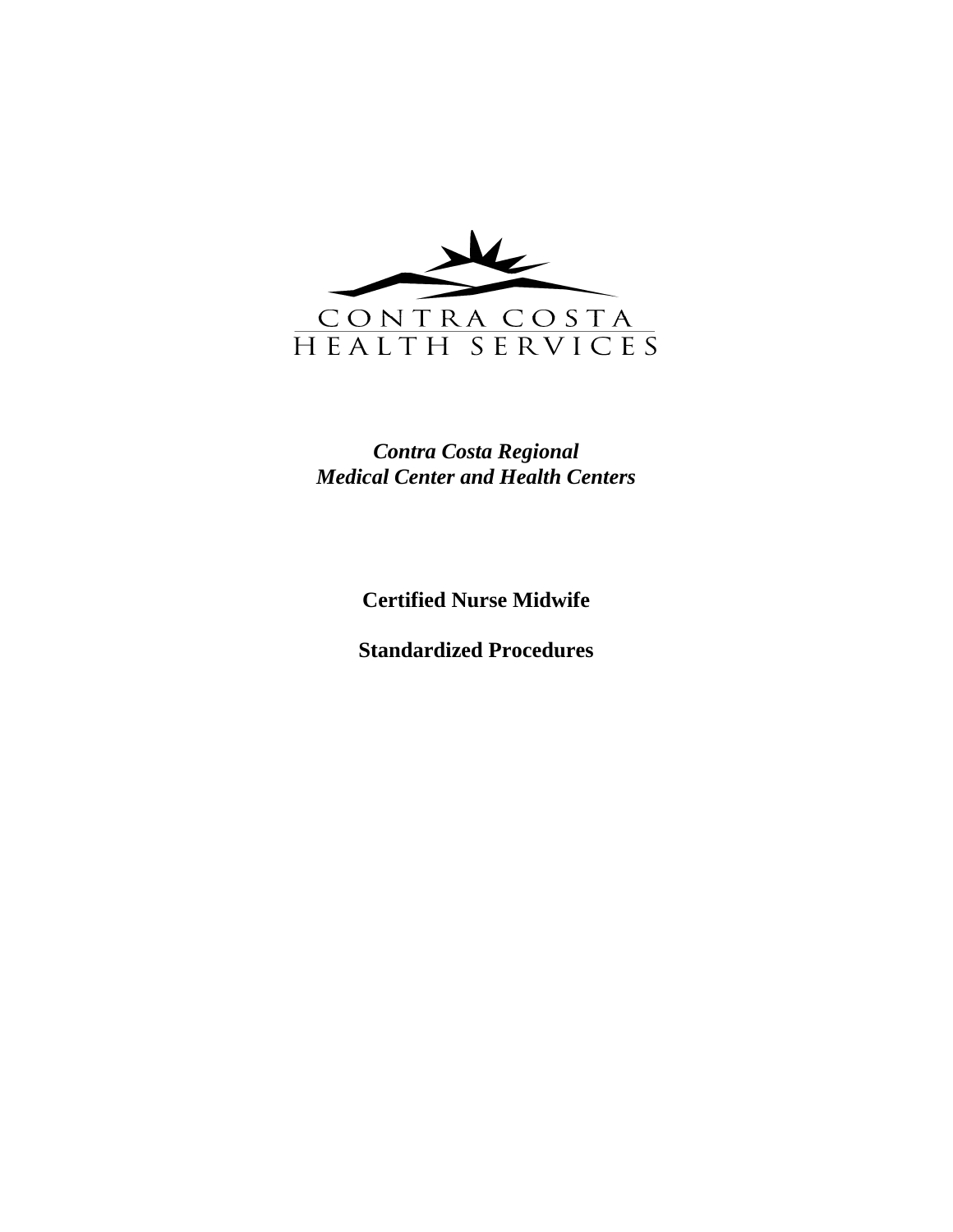# **Table of Contents**

| References, Purpose, Method of Document Development3 |
|------------------------------------------------------|
|                                                      |
|                                                      |
|                                                      |
|                                                      |
|                                                      |
|                                                      |
|                                                      |
|                                                      |
|                                                      |
|                                                      |
|                                                      |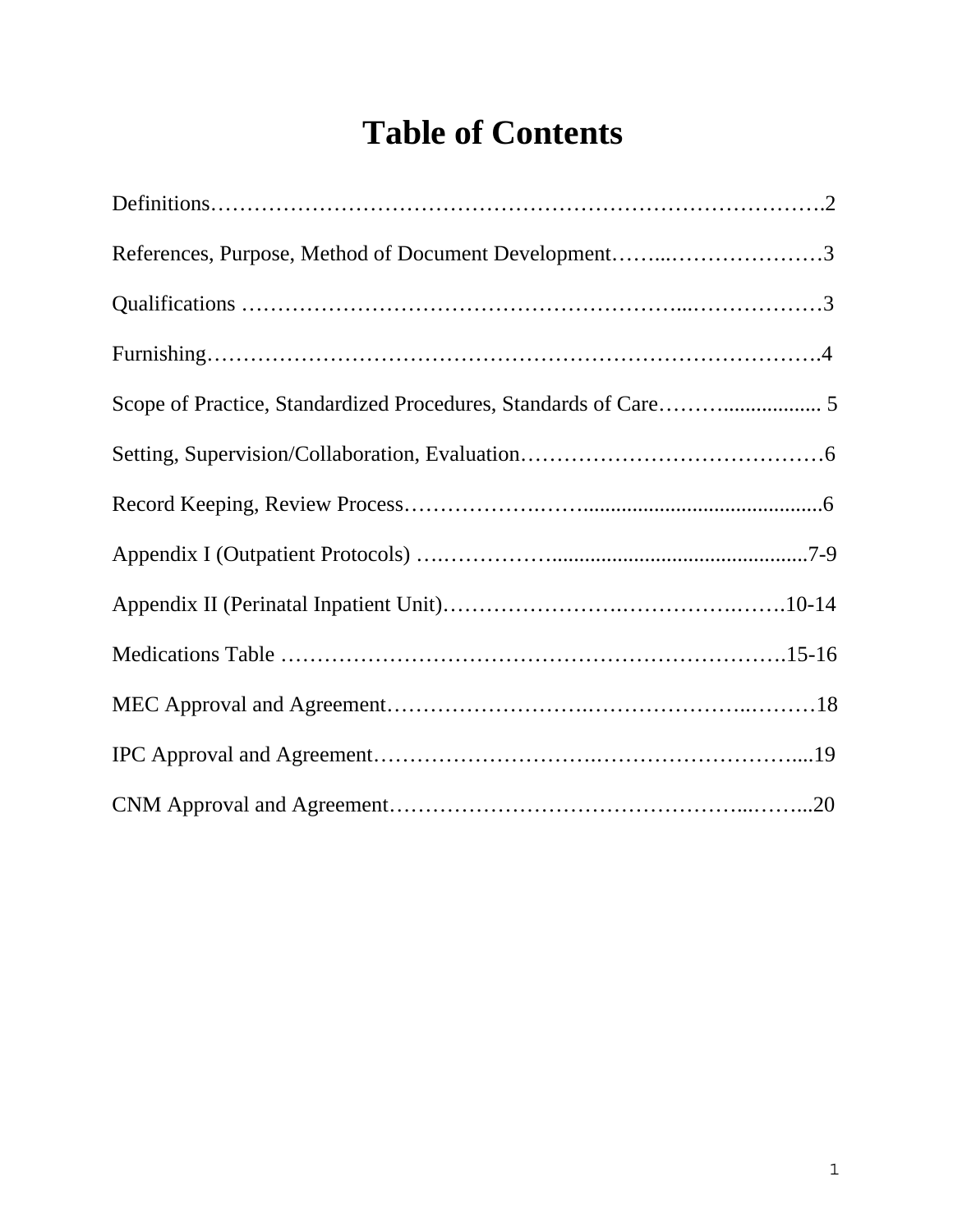### **Standardized Procedures Definitions**

| <b>Definition of a Certified Nurse-Midwife:</b> | A certified nurse-midwife (CNM) is a           |
|-------------------------------------------------|------------------------------------------------|
|                                                 | registered nurse who is a graduate of a        |
|                                                 | Board-approved nurse-midwifery program         |
|                                                 | and who possesses evidence of                  |
|                                                 | certification issued by the California Board   |
|                                                 | of Registered Nursing. A certified nurse-      |
|                                                 | midwife may be known as an Advanced            |
|                                                 | Practice Registered Nurse in accordance        |
|                                                 |                                                |
|                                                 | with Business and Professions Code             |
|                                                 | Section 2725.5.                                |
| <b>Primary Health Care:</b>                     | Certified nurse-midwives can be providers      |
|                                                 | of primary health care for women and           |
|                                                 | healthy newborns. Primary care by CNMs         |
|                                                 | incorporates all of the essential factors of   |
|                                                 | primary care and case management that          |
|                                                 | includes evaluation, assessment, treatment     |
|                                                 | and referral as required.                      |
| <b>Specialized Health Care:</b>                 | Health care services provided by those         |
|                                                 | with advance training in a particular field.   |
|                                                 | These services are generally accessed by       |
|                                                 | referral from a primary care provider.         |
| <b>Clinically Competent:</b>                    | A CNM possessing and exercising the            |
|                                                 | degree of learning, skill, care and            |
|                                                 | experience ordinarily possessed and            |
|                                                 | exercised by a member of the appropriate       |
|                                                 | discipline in clinical practice.               |
| <b>Supervising Physician:</b>                   | The physician will be responsible for the      |
|                                                 | overall supervision of the CNM furnishing      |
|                                                 | activities. It shall be the responsibility of  |
|                                                 | the Dept Chair or his/her designee to          |
|                                                 | evaluate the CNMs that work in his/her         |
|                                                 | dept. The supervising physician will have      |
|                                                 | privileges in the area that the CNM is         |
|                                                 | working.                                       |
| <b>Standardized Policies:</b>                   | Refers to the terms of employment,             |
|                                                 | policies and practice guidelines agreed        |
|                                                 | upon by the certified nurse midwife            |
|                                                 |                                                |
|                                                 | representative, the physician, and             |
|                                                 | administrator. In addition to this policy, all |
|                                                 | CNM are subject to medical staff rules,        |
|                                                 | regulations, and bylaws.                       |

Standardized Procedures refers to the combination of practice policies and practice procedures and are the legal mechanisms for CNM to perform functions that would otherwise be considered the practice of medicine. Standardized procedures must be developed and approved by the three entities of the CNM, physician and practice setting administration (CCR § 1463(e)). A signed copy of the standardized procedures will be maintained in the Medical Staff office.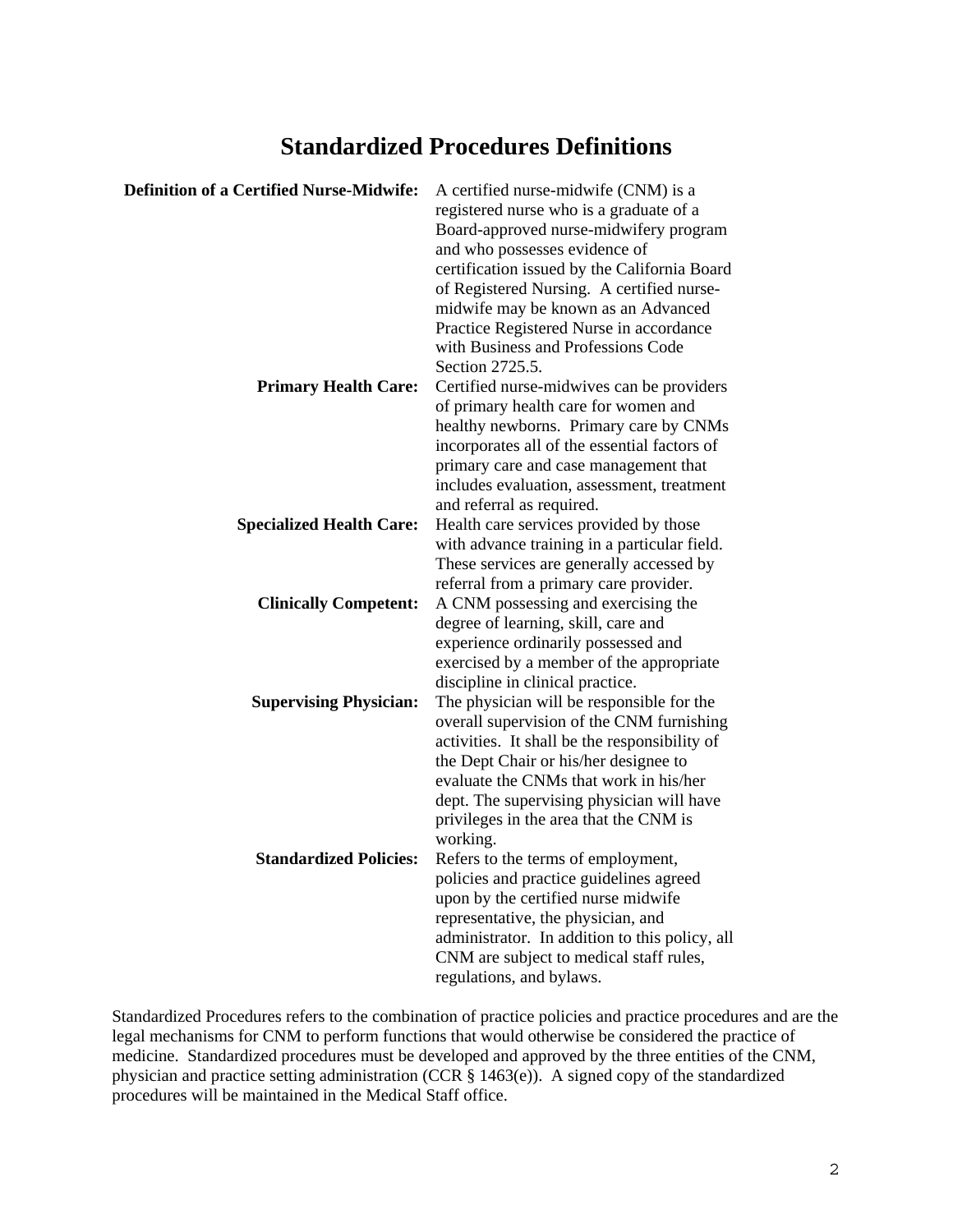## **Certified Nurse Midwife Standardized Policies and Procedures**

#### **References**

- 1. California Business and Professions Code Section 2725.5
- 2. California Business and Professional Code 2746.5
- 3. Title 16, article 6 California Code of Regulations § 1463
- 4. Business and Professions Code 2746.52
- 5. Health and Safety Code Section 120582
- 6. California Health and Safety Code 102405
- 7. California Business and Professions Code 27416.51

#### **II. Purpose**

This document is to establish the legal authority for performance of standardized procedures by certified nurse midwifes at Contra Costa Regional Medical Center and Health Centers and Public Health Dept.

#### **III. Method of Document Development**

Standardized procedures have been written and revised after review of the laws and regulations of the State of California. These standardized procedures were written utilizing process protocols. In process protocols, clinical judgment is used in the performance of a given function and, therefore, consistent with the philosophy and actual practice of the certified nurse midwife and his/her colleagues at Contra Costa Regional Medical Center and Health Centers and Public Health Dept. Input into the revision of the standardized procedures was obtained from certified nurse midwifes, physicians and administration.

#### **IV. Policies**

#### **A. Minimum Qualifications**

To utilize these standardized procedures the certified nurse midwife must possess the following:

- 1. Current valid and unrestricted licensure as a registered nurse in California
- 2. Completion of a nurse-midwifery program approved by the American College of Nurse-Midwives
- 3. Certification by examination by the American Midwifery Certification Board
- 4. Current valid and unrestricted license as a nurse-midwife in California
- 5. Competency, as measured by training, experience and demonstrated skills are consistent with the standards of CCRMC and CCHS.
- 6. Maintain a valid BRN furnishing license and DEA number to furnish medications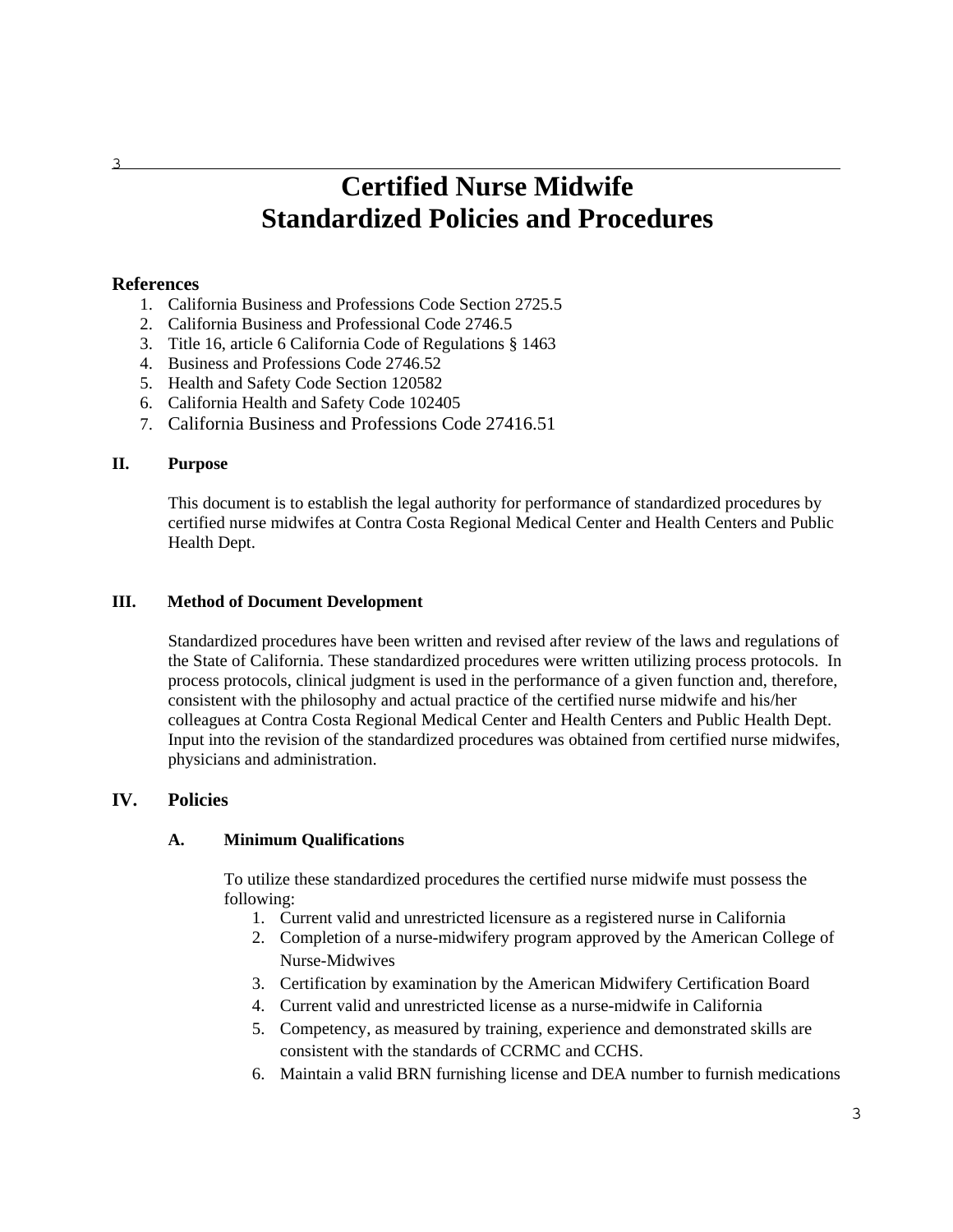#### **B. Furnishing Drugs and Devices:**

BP Code 2746.51 authorizes a certified nurse-midwife to obtain and utilize a "furnishing number" from the board of Registered Nursing. "Furnishing" is the ordering of a drug or device in accordance with standardized procedure or protocol and transmitting of an order of a supervising physician and surgeon (BP Code 2746.51) (d). The drugs or devices are furnished or ordered incidentally to the provision of any of family planning services, routine health care or perinatal care, or care rendered, consistent with the certified nurse-midwife's educational preparation or for which clinical competency has been established and maintained, to persons within various specific facilities: clinics, a general acute care hospital, a licensed birth center, or a special hospital specified as a maternity hospital. (BP Code 2746.51 (b) (1))

The drugs or devices are furnished or ordered by a certified nurse-midwife in accordance with standardized procedures or protocols (BP Code  $2746.51$  (a)(2) and under physician and surgeon. Supervision requires collaborative development and approval of standardized procedure or protocol by physician and surgeon, and telephonic/electronic availability but not the physical presence of the physician ((BP Code 2746.51 (a)(4)).

#### **C. Furnishing Controlled Substances:**

Drugs or devices furnished or ordered by a certified nurse-midwife may include Schedule II or III controlled substances under the California Uniform Controlled Substances Act (Division 10 (commencing with Section 11000) of the Health and Safety Code 2746.51 (a)  $\&$  (c)). Every certified nurse-midwife who is authorized to furnish or issue a drug order for a controlled substance is required to register with the United States Drug Enforcement Administration (BP Code 2746.51(b)(1)). If furnishing or ordering Schedule II or III controlled substances, the certified nurse-midwife needs to do so in accordance with patientspecific protocols approved by the treating or supervising physician and surgeon. For Schedule II or III controlled substance protocols, the provision for furnishing the Schedule II controlled substance shall address the diagnosis of illness, injury, or condition for which the Schedule II controlled substance is to be furnished (BP Code 2746.51 (a)(3)).

A copy of the standardized procedure of protocol relating to the furnishing or ordering of controlled substances by a certified nurse mid-wife shall be provided upon request to any licensed pharmacist who is uncertain of the authority of the certified nurse midwife to perform these functions (BP Code 27416.51 (b)(3)).

No supervising physician will supervise more than four (4) advance level practitioners at one time for the purposes of furnishing. The physician in conjunction with the CNM determines the extent of the supervision in connection with furnishing or ordering of drugs and devices. A co-signature is not required. For the purposes of Medi-cal, no more than (3) CNM per supervising physician at one time. [Reference: Business and professional Code Nurse-Midwife Section 2746.51 (b) (3) and Certified nurse midwife Section 2836.1 (g)  $(2)$ .])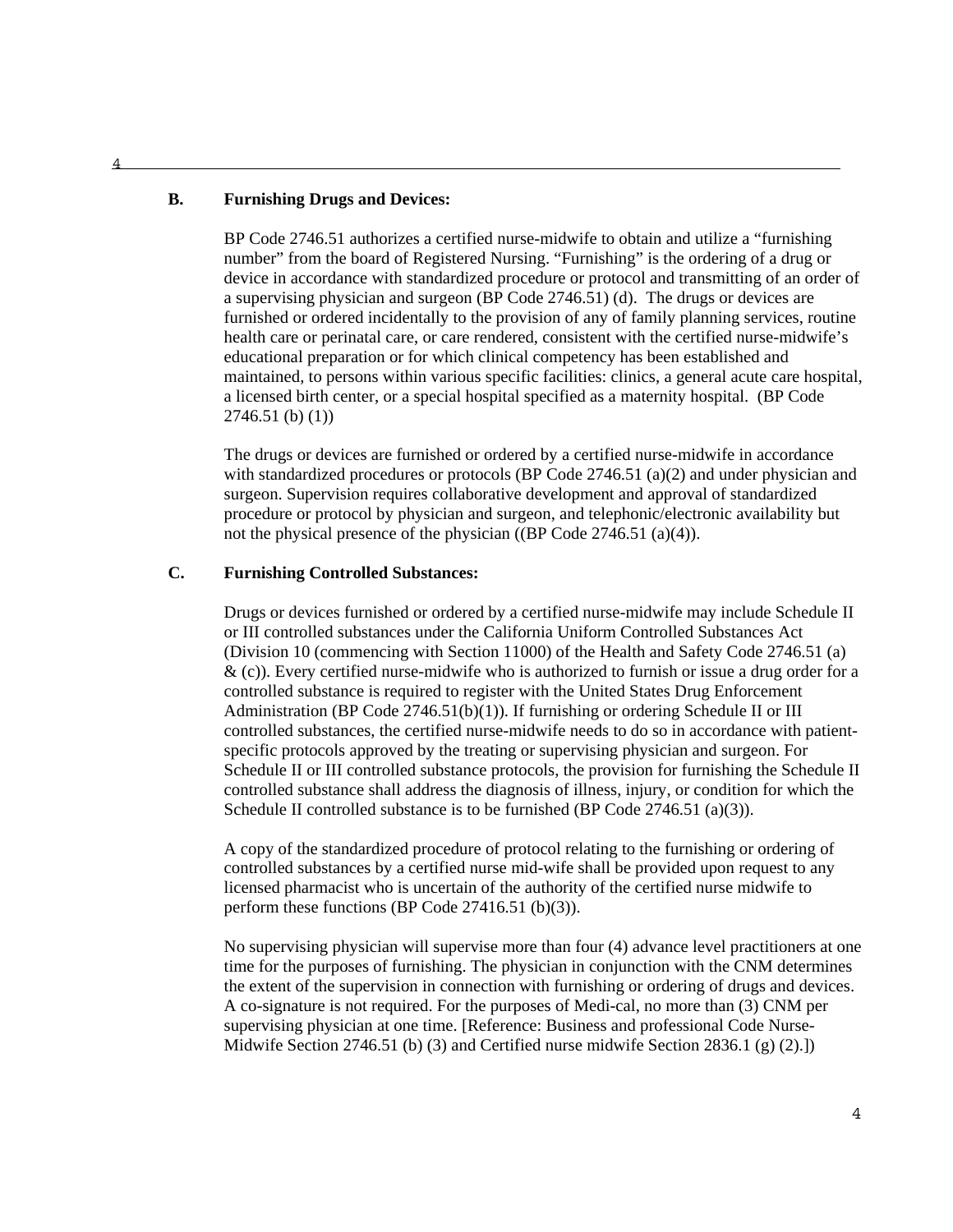#### $\frac{5}{V}$ **V. Scope of Practice**

The certified nurse midwife is qualified to perform functions within their training including specialty areas, consistent with their competency, experience and credentials. The certified nurse midwife performs the assessment, the physical examination, determines a treatment plan by ordering lab, imaging studies or other modalities as needed to treat and provide case management.

The practice of midwifery authorizes the licensee to attend cases of normal, low risk pregnancy and childbirth, and to provide a full range of primary health care services for women from adolescence beyond menopause. These services include primary care, gynecologic and family planning services, preconception care, care during pregnancy, childbirth and the postpartum period, care of the normal newborn during the first 28 days of life, and treatment of male partners for sexually transmitted infections.

The scope of practice of the certified nurse midwife shall be in accordance with these standardized procedures and shall not exceed clinical expertise, clinical privileges or licensure. A certified nurse Midwife may sign birth certificates.

#### **VI. Standardized Procedures**

- 1. All standardized procedures are to be approved in writing, dated, and signed by the CNM, dept chair, and Medical Executive Committee chair. The standard procedures will be reviewed every three (3) years and when modification is deemed necessary.
- 2. A written record of these standardized procedures, the list of certified nurse midwifes authorized to perform them, and a copy of each practitioner's license and applicable certifications will be kept in the Medical Staff Office.

See An Explanation of Standardized Procedure Requirements for Certified nurse midwife Practice CNMR-B-20 12/1998.

"Certified nurse midwifes who meet the education standards and are certified by the BRN are prepared to provide primary health care, (CCR 1480 b), that which occurs when a consumer makes contact with a health care provider who assumes responsibility and accountability for the continuity of health care regardless of the presence or absence of disease."

#### **VII. Standard of Care**

The certified nurse midwife will provide medical services, furnish medications, order durable medical equipment, certify disability and provide and manage home health or personal care services, in accordance with the laws and regulations of the State of California and accepted standards of practice in the community.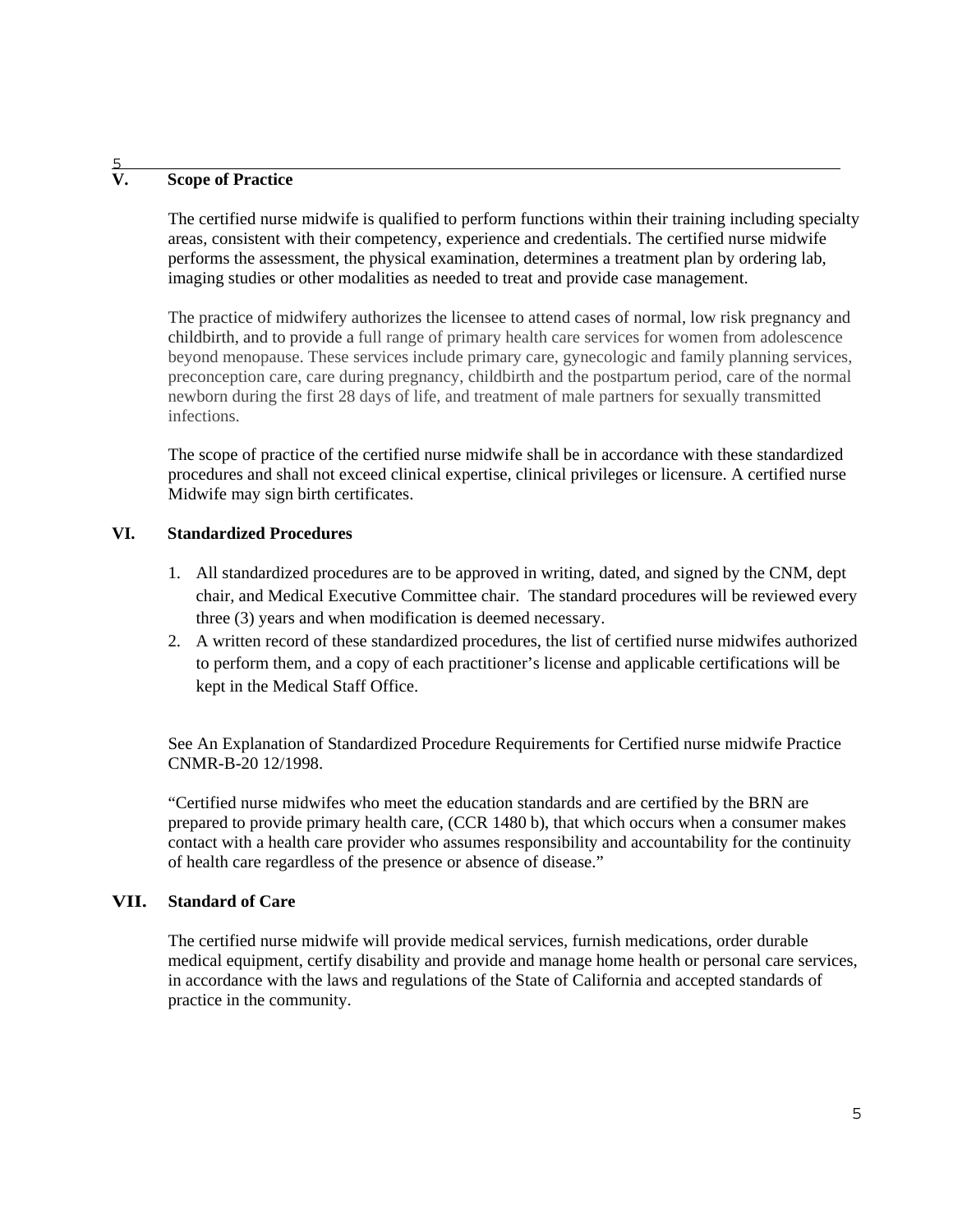#### **H. Setting**

 The certified nurse midwife will provide medical care in Contra Costa Regional Medical Center Health Centers and Public Health Clinic Services. The setting may also include and is not limited to home visits and skilled nursing facilities.

#### **IX. Supervision/Collaboration**

- A. Certified nurse midwifes will collaborate and consult as needed with the supervising physicians, or his/her designee in the CNM's clinical practice area(s).
- B. Consultation is provided by clinicians with expertise personally, electronically, or by telephone.
	- 1. Consultations are sought whenever appropriate, such as when a patient condition fails to respond to the management in a timely manner or at any time the patient, certified nurse midwife, or supervising physician makes the request.
	- 2. When consultation is obtained, CNM must document the consultation with the consultant's name in the medical record.
- C. Review of medical records, peer review and quality assurance pursuant to the Medical Staff bylaws complete the overall supervision process.

#### **X. Evaluation**

Evaluation of certified nurse midwifes authorized to perform standardized procedure functions occurs via Focused Professional Practice Evaluation (FPPE) and Ongoing Professional Practice Evaluation (OPPE) as outlined in the Medical Staff bylaws. All Evaluations should be performed by the Dept or division Chair (or his/her designee) and should be documented in the employees file in the Medical Staff Office. Evaluations are based on peer review, quality assurance chart reviews, focused professional practice evaluation, and attendance of dept meetings.

#### **XI. Record Keeping**

 The CNM will be held responsible for documentation in the medical records as outlined in the medical staff bylaws. A countersignature is not necessary unless specified by legal requirement statues.

#### **XII. Review Process**

 This document is to be reviewed by the Interdisciplinary Practice Committee every three (3) years. The standardized procedure statement of approval document is signed both at the time of hiring the certified nurse midwife and when significant modifications to this document have been made.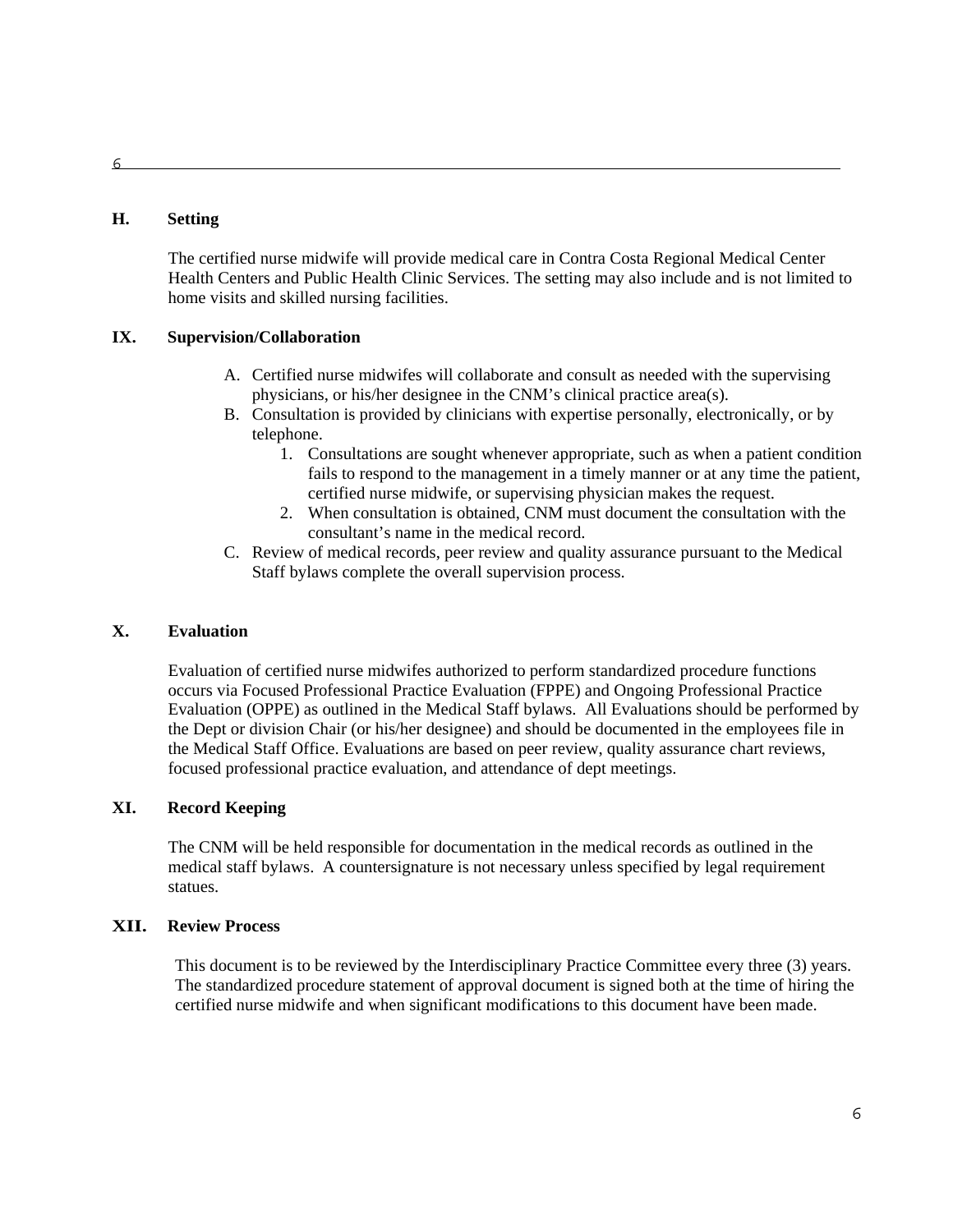#### Appendix I

Setting: Outpatient Care (primary/subspecialty clinics and public health)

The Certified Nurse Midwife (CNM) is responsible for the assessment of patients in the outpatient and public health clinics at CCRMC. The CNM performs physical examinations, confers with patients in person and by phone/ electronically, collaborates and participates in the overall coordination of patient care. The CNM can be a primary care providers (PCP) for patients and a subspecialty consultants to providers at CCRMC. Standardized procedures may include but are not limited to the following:

- **I.** Database: The following information is an example of what could be collected and documented in the medical record.
	- A. Subjective Data
		- 1) Patient report of history and symptoms
		- 2) Pertinent health and social history
	- B. Objective Data
		- 1) Physical exam, appropriate for disease process
		- 2) Review physiologic parameters, laboratory results, diagnostic test results, other pertinent test data
	- C. Assessment
		- 1) Diagnosis consistent with subjective/objective data
		- 2) Assessment of disease status
	- D. Plan
- 1) Diagnostic
- 2) Laboratory tests and other diagnostic studies
- 3) Consultation as needed from other health care providers
- 4) Initiation of referrals as appropriate
- E. Treatment
	- 1) Administration of medications/devices or procedures
	- 2) Dietary/Activity prescription as indicated by disease process and client condition
	- 3) Consultation/Follow-up appointments as appropriate
	- 4) Allied health care referrals as appropriate
- F. Patient/Family Education
	- 1) Provide information on diagnosis, disease course, expected outcomes, and prevention
	- 2) Provide information on medications, treatment measures, and devices
	- 3) Provide information on activities, disease prevention, lifestyle counseling, and support groups as appropriate
	- 4) Provide and educate on referrals/follow-up care as necessary
	- 5) Inform and update patient/family regarding the patient's condition, progress, and ongoing management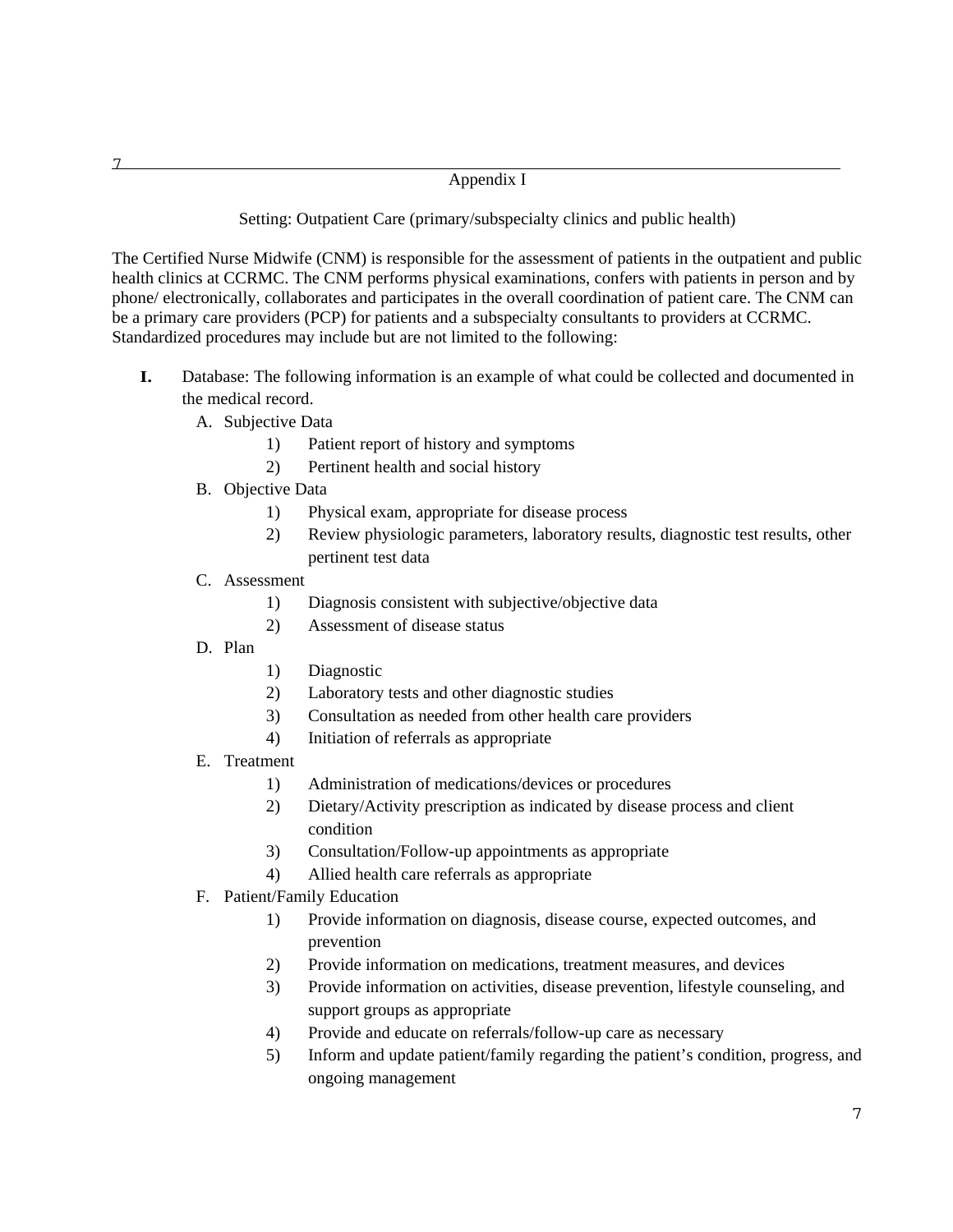#### 6) Obtain informed consent for treatments/procedures the CNM is authorized to perform

- **II.** Procedures: CNM may perform any procedure for which he or she has been granted privileges by the Medical Staff.
- **III.** Medication Management:
	- See attachment for drug classes used at CCRMC.
	- The CNM may initiate, alter, discontinue, and renew medications and devices in accordance with standard practice.
	- The CNM may consult as needed.
- **IV.** Supervision:

The CNM is authorized to perform any and all standardized procedures, without direct or immediate supervision of a physician, except where otherwise mentioned in this document.

- **V.** Evaluation:
	- Per Medical Staff rules, regulations and bylaws.
	- A procedure log *may* be kept by the certified nurse midwife for the purposes of requesting new privileges.

#### **VI.** Consultation:

Consultation with supervising physician should take place when:

- Emergencies occur, after initial stabilization of the patient
- a situation goes beyond the intent of these guidelines or the scope of practice/experience of the certified nurse midwife
- the patient fails to respond to the management plan in an expected amount of time
- the patient, physician, or certified nurse midwife places a request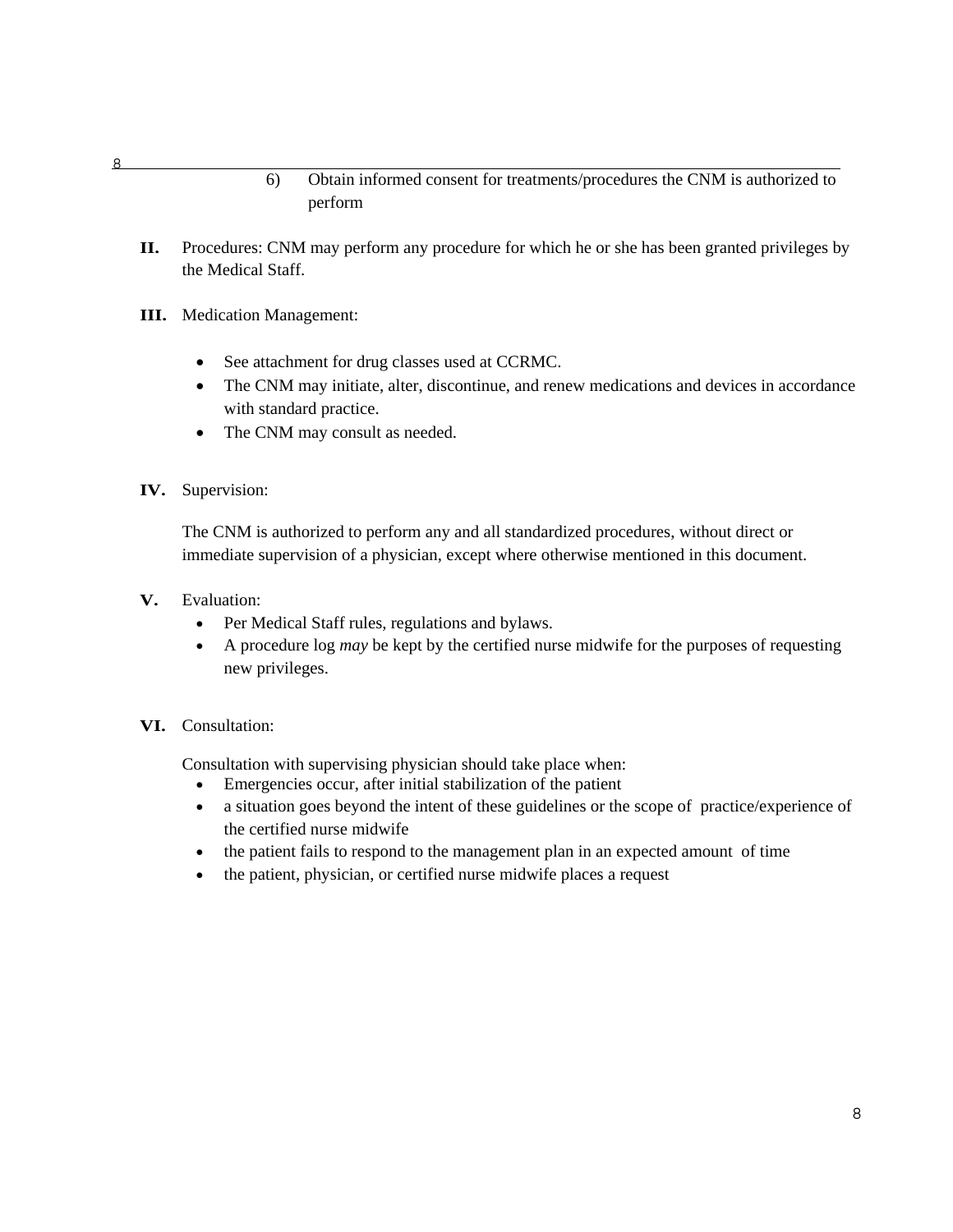#### **Appendix II:**

#### **Setting: Inpatient Perinatal Unit**

CNMs are registered nurses, licensed by the California Board of Registered Nursing, who have acquired additional training in the field of obstetrics and are certified by the American Midwifery Certification Board. The practice of midwifery authorizes the licensee to attend cases of normal, low risk pregnancy and childbirth. CNMs will be expected to coordinate care with the existing medical staff including obstetricians, family medicine physicians, nurse practitioners, pediatricians, anesthesiologists, resident physicians and other trained medical staff involved in the care of maternity patients within Contra Costa Health Services. CNMs will also be expected to participate in the education of the family medicine residents, medical students, nursing students and other ancillary personnel at Contra Costa Regional Medical Center and Health Services.

#### II. **Minimum Qualifications for Certified Nurse Midwives working on the Perinatal Unit**

- 1) Current valid and unrestricted licensure as a registered nurse in California
- 2) Completion of a nurse-midwifery program approved by the American Midwifery Certification Board Certification by examination by the American Midwifery Certification Board Current valid and unrestricted license as a nurse-midwife in California
- 3) Competency, as measured by training, experience and demonstrated skills are consistent with the standards of CCRMC and CCHS.
- 4) Arrangements, in writing, with two physicians representing the OB/GYN Department and the Chair of the Department of Obstetrics and Gynecology indicating that any and all the members of the CCRMC Department of Obstetrics and Gynecology will provide consultation, supervising care and receive transfers of care when required by the patient's condition as determined by either the supervising physician or nurse-midwife and any previously determined policies.
- 5) Maintain a valid BRN furnishing license and DEA number to furnish medications as normally required in obstetrical care at CCRMC and clinics.

#### **III. Responsibilities of Consulting and Supervising Physicians Scope of Practice and Guidelines**

A CNM is expected to provide care within the areas of the ACNM scope of practice as described on the ACNM website http://www.midwife.org/Our-Scope-of-Practice

The CNM must function within the scope of practice of the supervising CCHS physicians.

A. **Independent CNM Management**: The CNM uses knowledge, skills, judgments, and authority to provide care for healthy women experiencing normal pregnancy and childbirth. Independent should not be misunderstood to mean alone since certain clinical situations warrant assistance from other practitioners.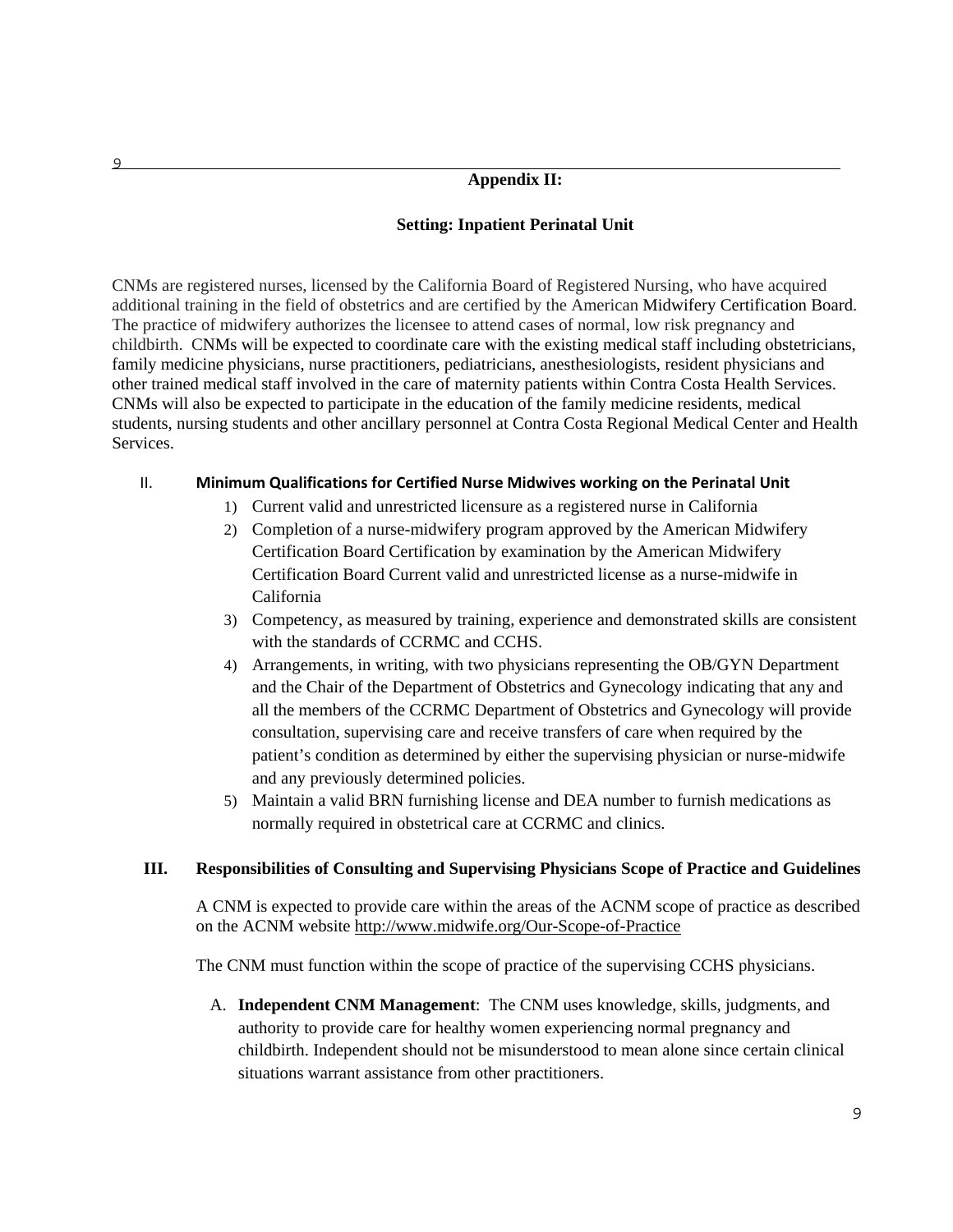- B. **Consultation**: The CNM retains primary responsibility for the woman's care and seeks the advice or opinion of a physician or consultant. This consultation must be documented in the medical record either by the consultant or by the CNM.
- C. **Collaborative CNM/MD Management**: The CNM and physician co-manage the patient according to a mutually agreed upon plan of care. The goal of collaboration is to share authority while providing quality care within each individual's scope of practice. Either providers or their resident designee will document care provided in the chart.
- D. **Transfer of care:**
	- 1. When the scope of care for a given patient is largely outside of the usual scope of the practice for the CNM, e.g. primarily surgical care is indicated, the case may be transferred via a hand-off from the CNM to the physician. Then the CNM may continue to participate in the care under the direction of the physician accepting the transfer.
	- 2. The primary obstetric attending covering the perinatal unit or their designee may request transfer at any time they feel that care is best handled by the physician staff. If the CNM disagrees with this transfer, she may request a second opinion from another fully privileged obstetric physician or the obstetric department chair or, at a later time ask that the department review the case. If no other obstetric attending is willing to provide back-up to the satisfaction of the primary obstetric attending, the care must be transferred to the primary obstetric attending.
	- 3. When a patient being managed by a physician falls within the usual scope of care of the CNM, the physician may, by mutual agreement, transfer care to the CNM.
	- 4. When accepting a transfer due to a change in patient status, the transfer should be noted in the medical record by the receiving care provider.
- E. **Supervising Physician** The supervising physician will have privileges in the area that the CNM is working. The physician will be responsible for the overall supervision of the CNM furnishing activities. For the purposing of furnishing/ordering medication, no physician will supervise more than four (4) advance practice RNs at one time. For the purpose of Medi-cal, no physician will supervise more than 3 CNMs. It shall be the responsibility of the Dept Chair or his/her designee to evaluate the CNMs that work in his/her dept. For the purpose of repair of episiotomies and lacerations, no physician will supervise more than four  $(4)$  midwives at one time.

#### **IV. General Policies**

A. The CNM will follow guidelines established by the American College of Nurse Midwives and conform to the Standards of the Board of Registered Nursing.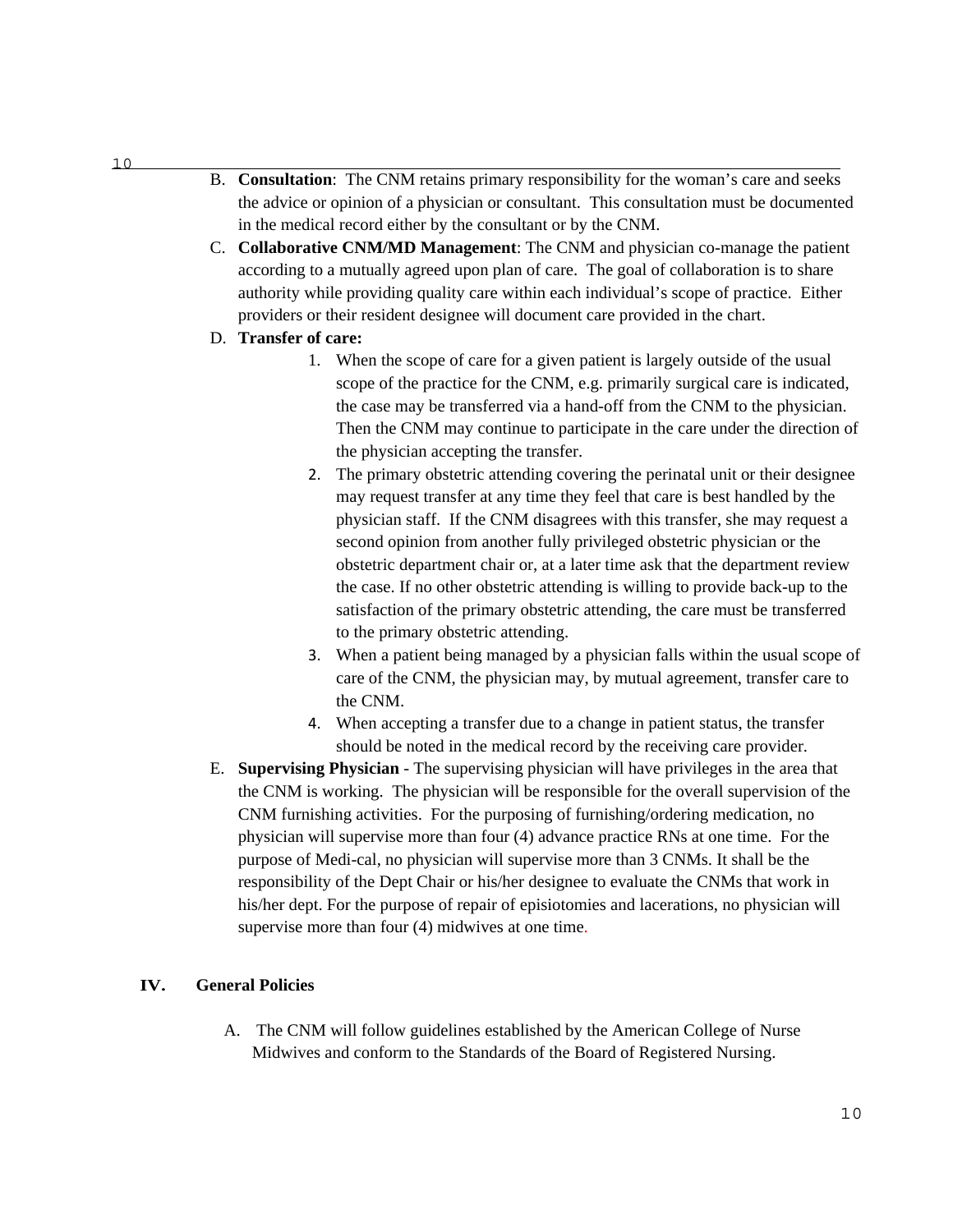- B. Any order by a CNM, if written within the scope of usual midwife practice, will receive the same attention by the nursing staff as if written by a physician. The history and physical, delivery note and discharge summary will be reviewed and co-signed by the supervising attending physician on call at the time of the care provided.
- C. When the care required falls outside the usual scope of the obstetric physicians on the unit, the obstetric physician, or CNM will consult Perinatology or other specialties per the usual protocol at CCRMC and CCHS.
- D. Proctoring of care and procedures by CNM will follow the same guidelines for each privilege as for the physicians providing obstetric care at CCRMC and CCHS. Final sign off will be granted by the Chair of the Department of Obstetrics and Gynecology. A record of CNMs who are authorized to perform standardized procedures, will be kept at the medical staff office.
- E. Evaluation of Advance Practice RNs authorized to perform standardized procedure functions occurs via Focused Professional Practice Evaluation (FPPE) and Ongoing Professional Practice Evaluation (OPPE) as outlined in the Medical Staff bylaws. All Evaluations should be performed by the Dept or division Chair (or his/her designee) and should be documented in the employees file in the Medical Staff Office. Evaluations are based on peer review, quality assurance chart reviews, focused professional practice evaluation, and attendance of Dept meetings.

#### **V. Standard Procedures**

- A. Standard antepartum, intrapartum, postpartum and neonatal care will follow the usual standards at CCRMC as defined by the medical staff and Departments of Obstetrics, Family Medicine, and Pediatrics.
- B. Orders and Medications
	- 1. The CNM will utilize standard order sets from the CCRMC inpatient service(s) and the CNM is approved to order any medication on the standard order set. Verbal consultation with the attending will be requested for any significant deviation from the usual orders in each set or if the usual protocol is not clear to the CNM. Additional patient-specific medications may also be ordered in accordance with usual medical practice.
	- 2. Format for orders will follow the standard hospital format.
	- 3. The CNM will be expected to prescribe the usual medications as indicated or a reasonable alternative if indicated for a maternal situation such as medication allergy or intolerance. Medications generally prescribed include, but not limited to:
		- a) For induction of labor: misoprostol vaginal or oral, cervidil, pitocin and foley balloon.
		- b) For augmentation of labor: pitocin
		- c) For fever in labor: ampicillin, gentamycin, clindamycin, cephalexin and acetaminophen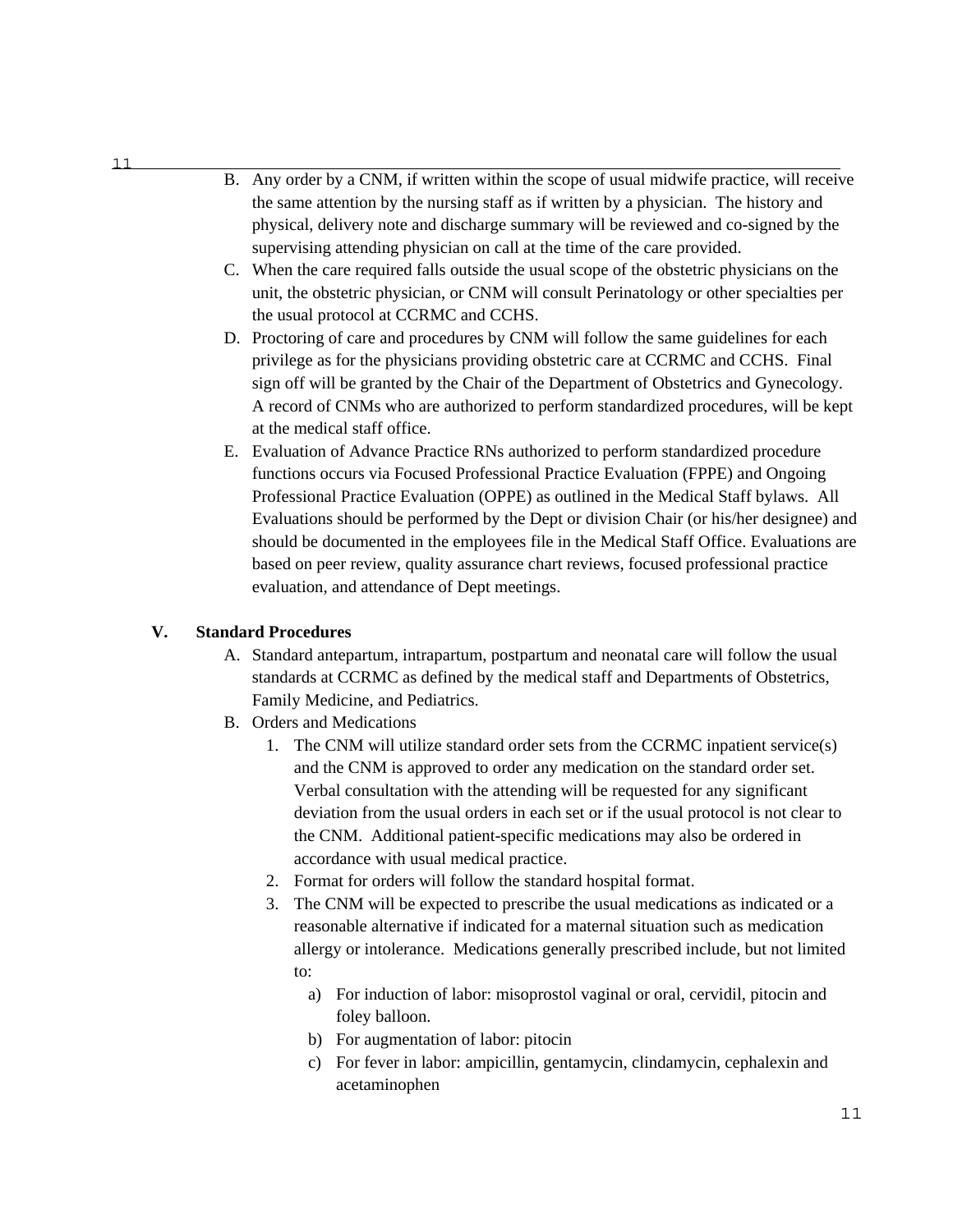- d) For GBS prophylaxis: penicillin, cephalexin, clindamycin, vancomycin
- e) For pain control: fentanyl, stadol, hydrocodone, acetaminophen, oxycodone, morphine, hydromorphone, ibuprofen, ketorolac or other similar alternative
- f) For hemorrhage: methergine, hemabate, pitocin, misoprostol
- g) For constipation: DSS, milk of magnesia, ducolax suppository or other similar medication
- h) Continuation of medications for maternal or neonatal medical conditions such as medications for hypertension, thyroid disease, mental health disorders, chronic infections including herpes and HIV, etc.
- C. Performing Episiotomies and Repair of first and second degree lacerations (California Business and Professions Code 2746.52 Authority to perform episiotomies and repair lacerations of the perineum)
	- 1. CNMs with unsupervised privileges at CCRMC for repair of  $1<sup>st</sup>$  and  $2<sup>nd</sup>$  degree lacerations of the perineum are authorized to perform and repair episiotomies and to repair first-degree and second-degree lacerations of the perineum independently on the Perinatal Unit at CCRMC. All CNMs with unrestricted privileges will be supervised until the CNM has been proctored for a minimum of three repairs and signed off by the Obstetric Department chair as independent.
	- 2. A CNM with unrestricted privilege may train resident and staff physicians by supervising them in the performance of these same procedures.
	- 3. A supervising staff physician will be readily available for consultation and surgical assistance when the CNM is performing these procedures.
	- a. Any concerns or complications related to performance of episiotomy, episiotomy repair or laceration repair will be referred to a physician or surgeon immediately and reported to the Obstetric Department Chair for review and/or departmental review.
	- b. The performance of these procedures, including a description, will be documented by the CNM in the medical record.
	- c. Specific Procedures:
		- 1. Medial and medial lateral episiotomy may be performed to facilitate delivery when indicated by concern for fetal well-being or by prolonged second stage with the fetal vertex crowning. Additionally, a medial lateral episiotomy may be performed in order to prevent an anticipated  $3<sup>rd</sup>$  or  $4<sup>th</sup>$  degree laceration.
		- 2. Repair of first and second degree lacerations generally should be performed in the following fashion although modifications may be necessary depending on patient condition.
			- A. Using sterile technique and equipment as possible in the delivery room.
			- B. Using local and regional anesthesia supplemented by IV medications including fentanyl, morphine sulfate, ketorolac, ibuprofen as necessary so that the patient has reasonable comfort during the performance of these procedures.
			- C. Using appropriate absorbable sutures.
			- D. Attaining hemostasis at the repair site.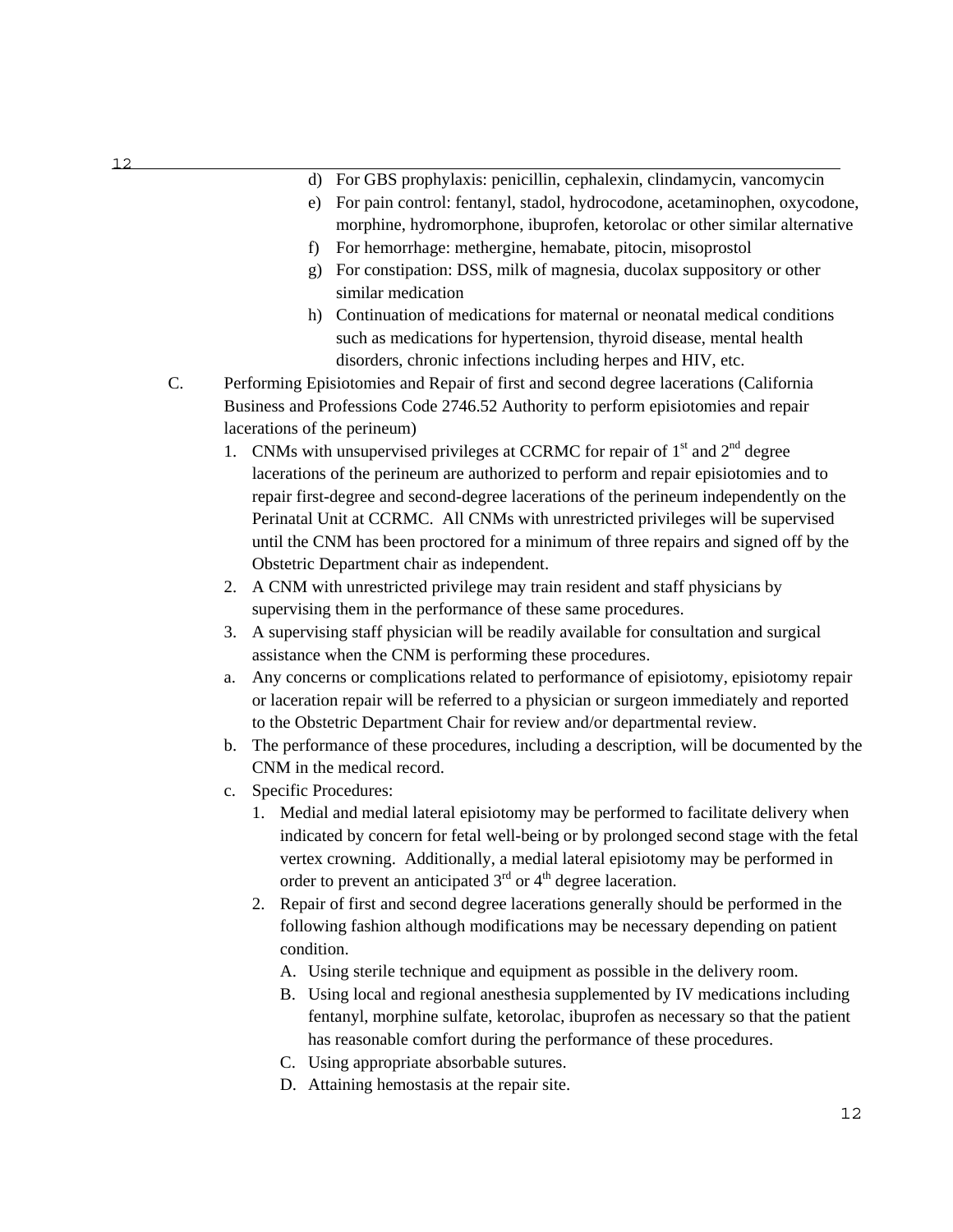- E. Re-approximating tissues in an anatomical manner to facilitate healing.
- F. Informing the patient and if appropriate, their support persons, about the repair, care of the area, and any required follow-up.
- 3. The responsible obstetric physician must be informed at the time of the repair of any concern about a complicated laceration, inability to re-approximate tissue with minimal deformity, inability to attain hemostasis, or extension to a  $3<sup>rd</sup>$  or  $4<sup>th</sup>$  degree laceration.
- 4. Repair of more complicated lacerations, including  $3<sup>rd</sup>$  and  $4<sup>th</sup>$  degree lacerations will be performed by the CNM with the supervising physician. The CNM may assist with the repair if appropriate under the circumstances as determined by the supervising physician.

#### VI. Urgent Procedures

CNMs are authorized to perform the following procedures that arise unexpectedly during routine intrapartum care. They are expected to request assistance from the supervising obstetric physician, pediatrician, or anesthesiologist and to document the performance of these procedures in the medical record. If additional staff members are not immediately available the CNM should proceed with what is, in their judgment, the safest care possible for mother and baby pending the arrival of additional assistance.

Urgent procedures to be carried out while awaiting physician consultation include:

- A. Decision for transport to the operating room for possible urgent or emergent cesarean delivery to be reassessed and carried out by the available supervising physician;
- B. Decision to prepare for possible urgent operative vaginal delivery to be reassessed and carried out if appropriate by the available supervising physician;
- C. Removal of a retained placenta concurrent with maternal hemorrhage or immediately following rupture of the umbilical cord;
- D. Resolution of a fetal shoulder dystocia using the usual maneuvers including McRoberts, suprapubic pressure, Woodscrew maneuver, delivery of the posterior shoulder, and performance of episiotomy;
- E. Neonatal resuscitation including positive pressure ventilation and CPR per the guidelines of the CCRMC Department of Pediatrics and the Neonatal Resuscitation Program.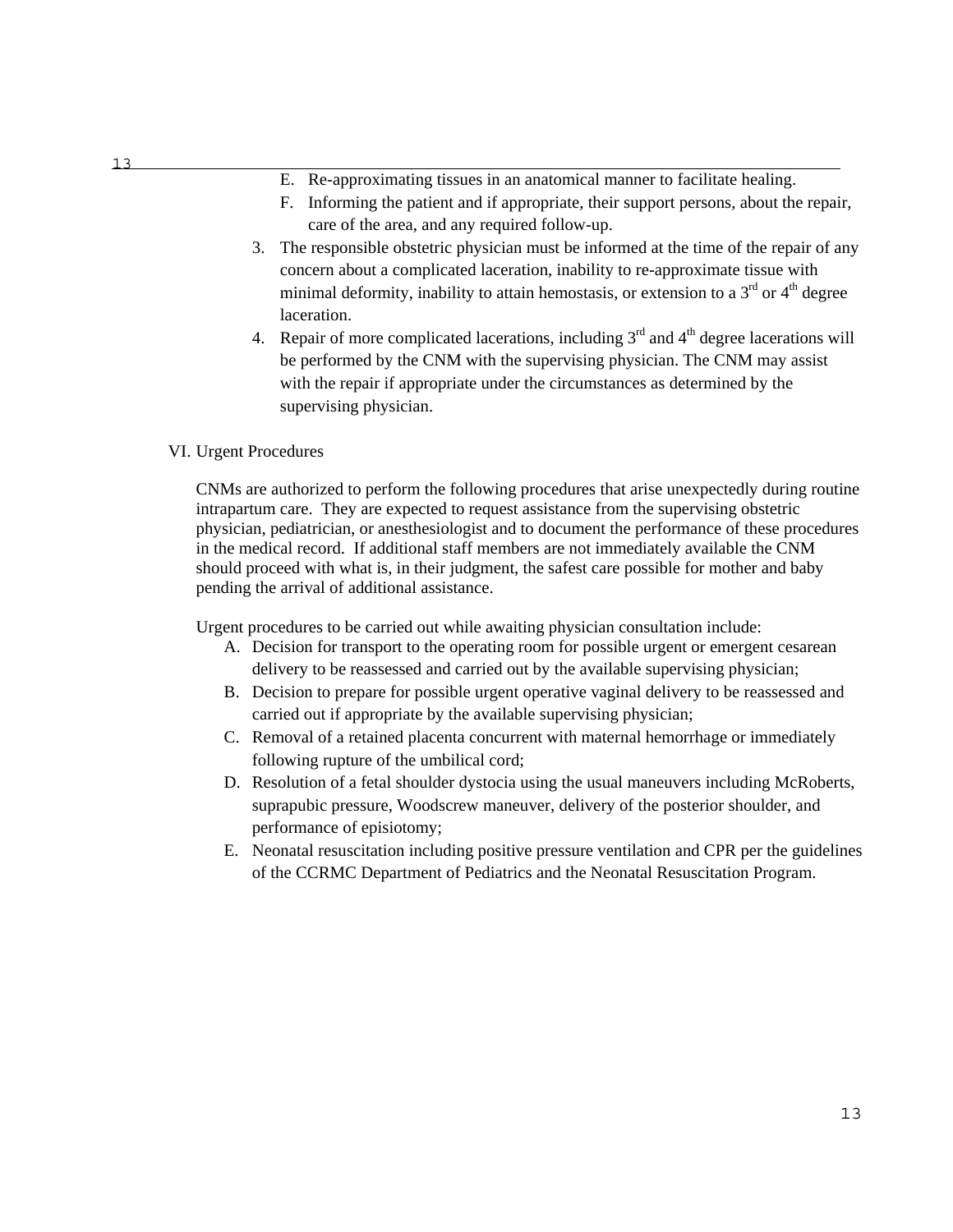#### 14 MEDICATIONS FOR USE AT CCRMC

The following is a listing of the classes of medications for use by certified nurse-midwives at CCRMC. The specific drugs listed below are examples only and should not be construed as the only medications/drugs available for use.

|       |                                      | Herbal products, probiotics                                     |
|-------|--------------------------------------|-----------------------------------------------------------------|
| I.    | <b>Alternatives</b>                  |                                                                 |
|       |                                      |                                                                 |
|       |                                      | Antifungal, amebicides, antibiotics,                            |
| П.    | Anti-infective                       | antimalarial, antiviral                                         |
|       |                                      | Monoclonal antibodies, antimetabolites,                         |
|       |                                      | alkylating agents, Hormone and hormone                          |
| Ш.    | Anti-neoplastic                      | antagonists, miscellaneous<br>Recombinant human erythropoietin, |
|       |                                      | Anti TNF agents                                                 |
| IV.   | <b>Biologicals</b>                   |                                                                 |
|       |                                      | Anti-arrhythmic, antihypertensive,                              |
| V.    | <b>Cardiovascular agents</b>         | diuretics, antihyperlipidemics                                  |
|       |                                      | Antipyretic, analgesics, anticonvulsants,                       |
|       |                                      | antiemetic                                                      |
| VI.   | <b>Central Nervous System Agents</b> | Lovenox, heparin                                                |
|       |                                      |                                                                 |
| VII.  | <b>Coagulation Modifiers</b>         |                                                                 |
|       |                                      | Laxatives, anticholinergic, PPI, H2-                            |
| VIII. | <b>Gastrointestinal</b>              | blockers                                                        |
|       |                                      | Tocolytics, impotency                                           |
|       |                                      |                                                                 |
| IX.   | Genitourinary                        | Sex hormones, thyroid, adrenal cortical                         |
|       |                                      | steroids, ovulation stimulants                                  |
| X.    | <b>Hormones</b>                      |                                                                 |
|       |                                      | Immunoglobulins, vaccines                                       |
| XI.   | <b>Immunologic Agents</b>            |                                                                 |
|       |                                      | Interleukin inhibitors, TNF alpha                               |
| XII.  | <b>Immunosuppressive agents</b>      | inhibitors                                                      |
|       |                                      | Insulin, sulfonylureas, Other anti-diabetic                     |
|       |                                      | agents                                                          |
| XIII. | <b>Metabolic Agents</b>              |                                                                 |
|       |                                      | Formula, vitamins                                               |
| XIV.  | <b>Nutritional Products</b>          |                                                                 |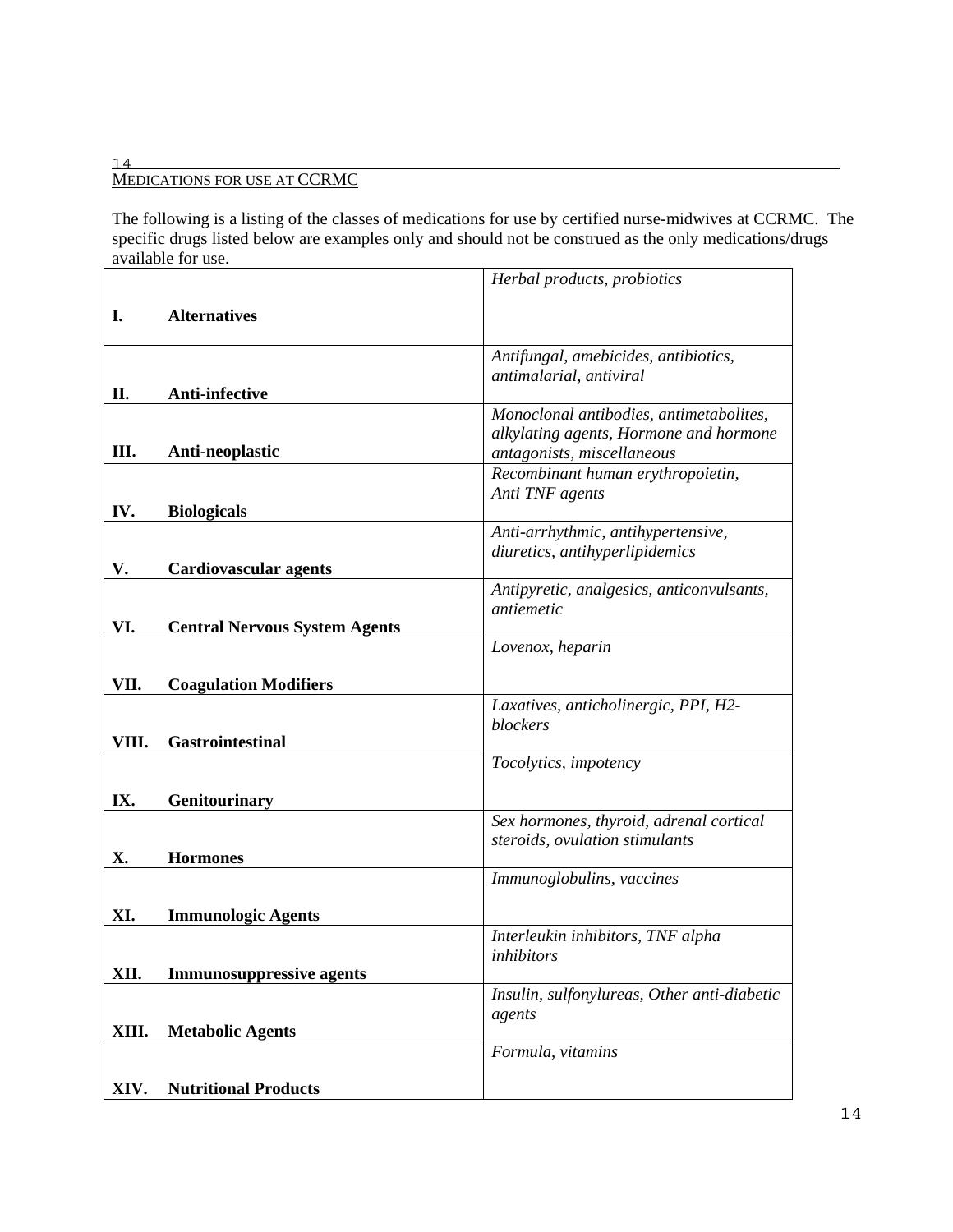|       |                                | Antidepressants, anti-anxiety,               |
|-------|--------------------------------|----------------------------------------------|
|       |                                | antipsychotics                               |
| XV.   | Psychotherapeutic              |                                              |
|       |                                | Contrast                                     |
| XVI.  | <b>Radiological Agents</b>     |                                              |
|       |                                | Antitussives, bronchodilators                |
| XVII. | <b>Respiratory Agents</b>      |                                              |
|       |                                | Topical antifungals, emollients, topical     |
|       |                                | antibiotics, steroids, vitamin D analogues,  |
|       | <b>XVIII.</b> Topical agents   | analgesics, exfoliates                       |
|       |                                | Antihistamines, steroids, mast cell          |
|       |                                | stabilizers                                  |
| XIX.  | <b>Nasal Preparations</b>      |                                              |
|       |                                | Steroids, mydriatics, antibiotics            |
| XX.   | <b>Ophthalmic Preparations</b> |                                              |
|       |                                | Cerumen lytics, otic anesthetic, antibiotics |
|       |                                |                                              |
| XXI.  | <b>Otic Preparations</b>       |                                              |
|       |                                | Vaginal anti-infectives, hormones            |
| XXII. | <b>Vaginal Preparations</b>    |                                              |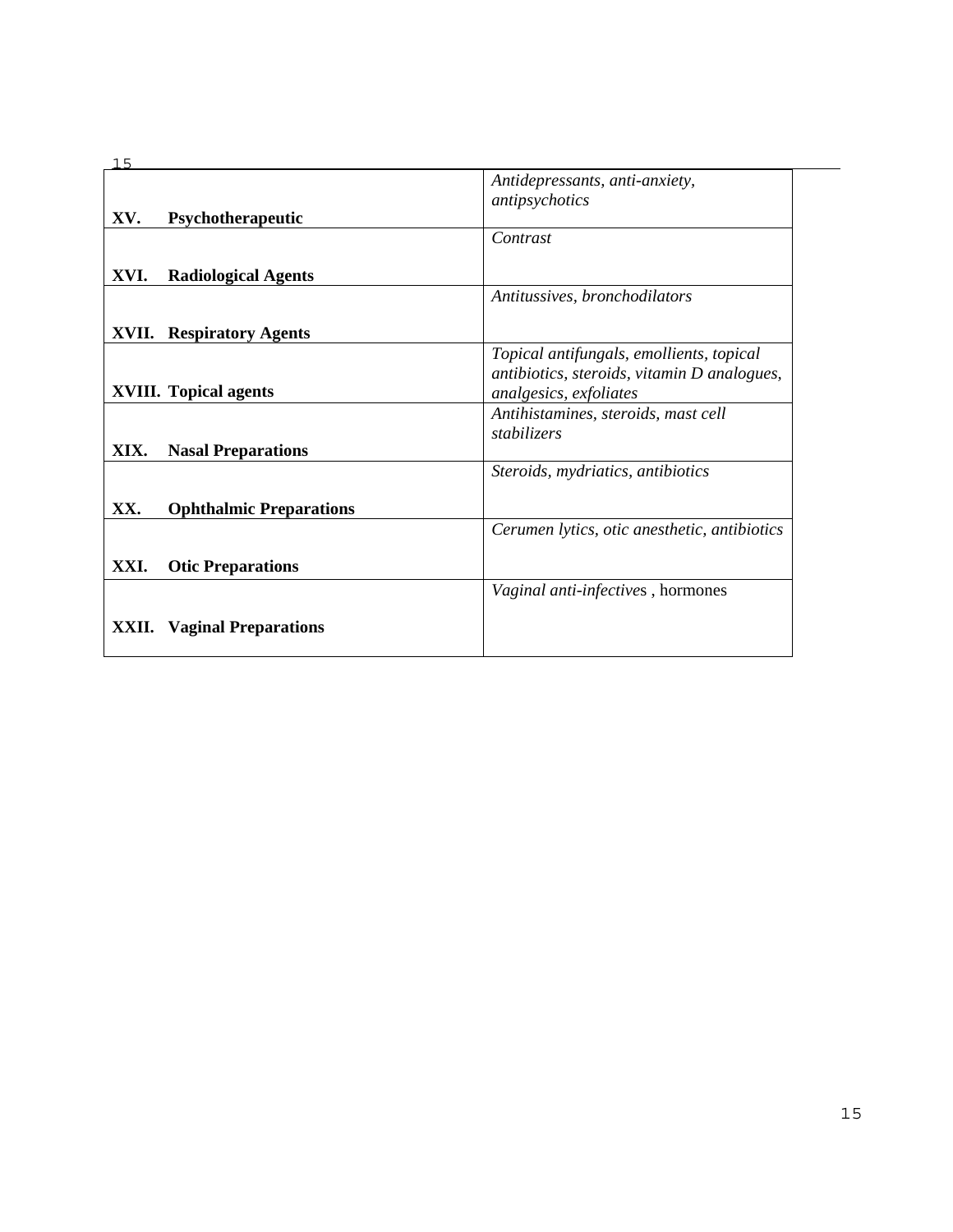16

#### **DOCUMENTS**

- **MEC APPROVAL AND AGREEMENT**
- **INTERDISCIPLINARY PRACTICE COMMITTEE AGREEMENT**
- **CERTIFIED NURSE MIDWIFE APPROVAL AND AGREEMENT**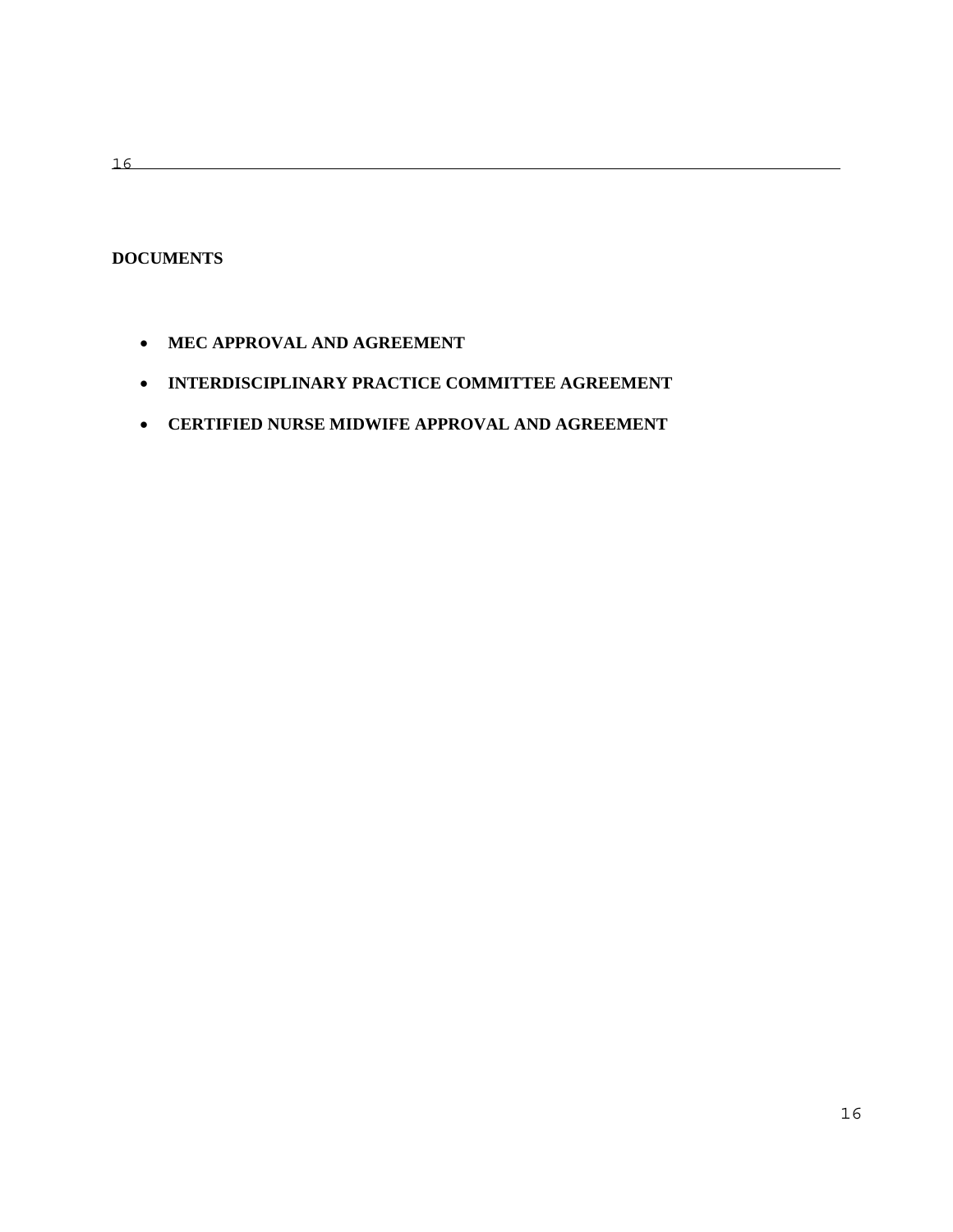## **Contra Costa Regional Medical Center and Health Centers**

The Medical Executive Committee, on behalf of the Medical Staff, the Nursing Department, and the Administration of Contra Costa Regional Medical Center and Health Centers, hereby approve the Contra Costa Regional Medical Center and Health Centers' Standard Policies and Procedures for Certified Nurse Midwives document dated October 2014.

By approval, the Medical Executive Committee agrees that CNM when providing medical care in this facility shall function in accordance with these Standardized Procedures. Accordingly, Contra Costa County Regional Medical Center and Health Centers agree to provide the appropriate level of physician consultation.

**\_\_\_\_\_\_\_\_\_\_\_\_\_\_\_\_\_\_\_\_\_\_\_\_\_\_\_\_\_\_\_\_\_\_ \_\_\_\_\_\_\_\_\_\_\_\_\_\_\_\_\_\_\_\_\_** 

**Chair, Medical Executive Committee Date**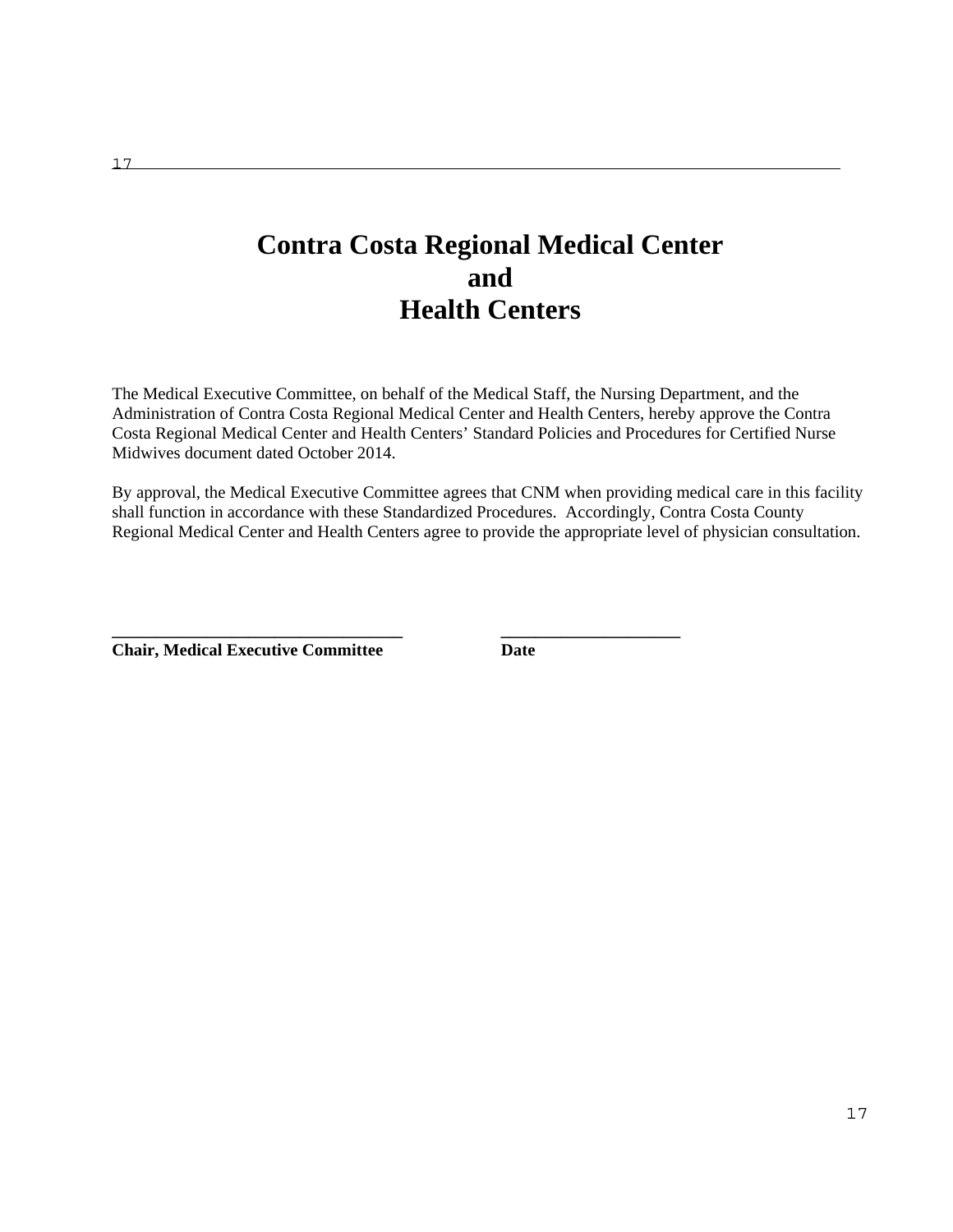## **Contra Costa Regional Medical Center and Health Center**

The Interdisciplinary Practice Committee, on behalf of the Medical Staff, the Nursing Department, and the Administration of Contra Costa Regional Medical Center and Health Centers, hereby approve the Contra Costa Regional Medical Center and Health Centers' Standard Policies and Procedures for Certified Nurse Midwives dated October 2014.

By approval, the Medical Executive Committee agrees that CNMs when providing medical care in this facility shall function in accordance with these Standardized Procedures. Accordingly, Contra Costa County Regional Medical Center and Health Centers agree to provide the appropriate level of physician consultation.

**\_\_\_\_\_\_\_\_\_\_\_\_\_\_\_\_\_\_\_\_\_\_\_\_\_\_\_\_\_\_\_\_\_\_ \_\_\_\_\_\_\_\_\_\_\_\_\_\_\_\_\_ Chair, Interdisciplinary Practice Committee Date Approved IPC 03/30/2015 Krista Farey, MD, Acting Chair**